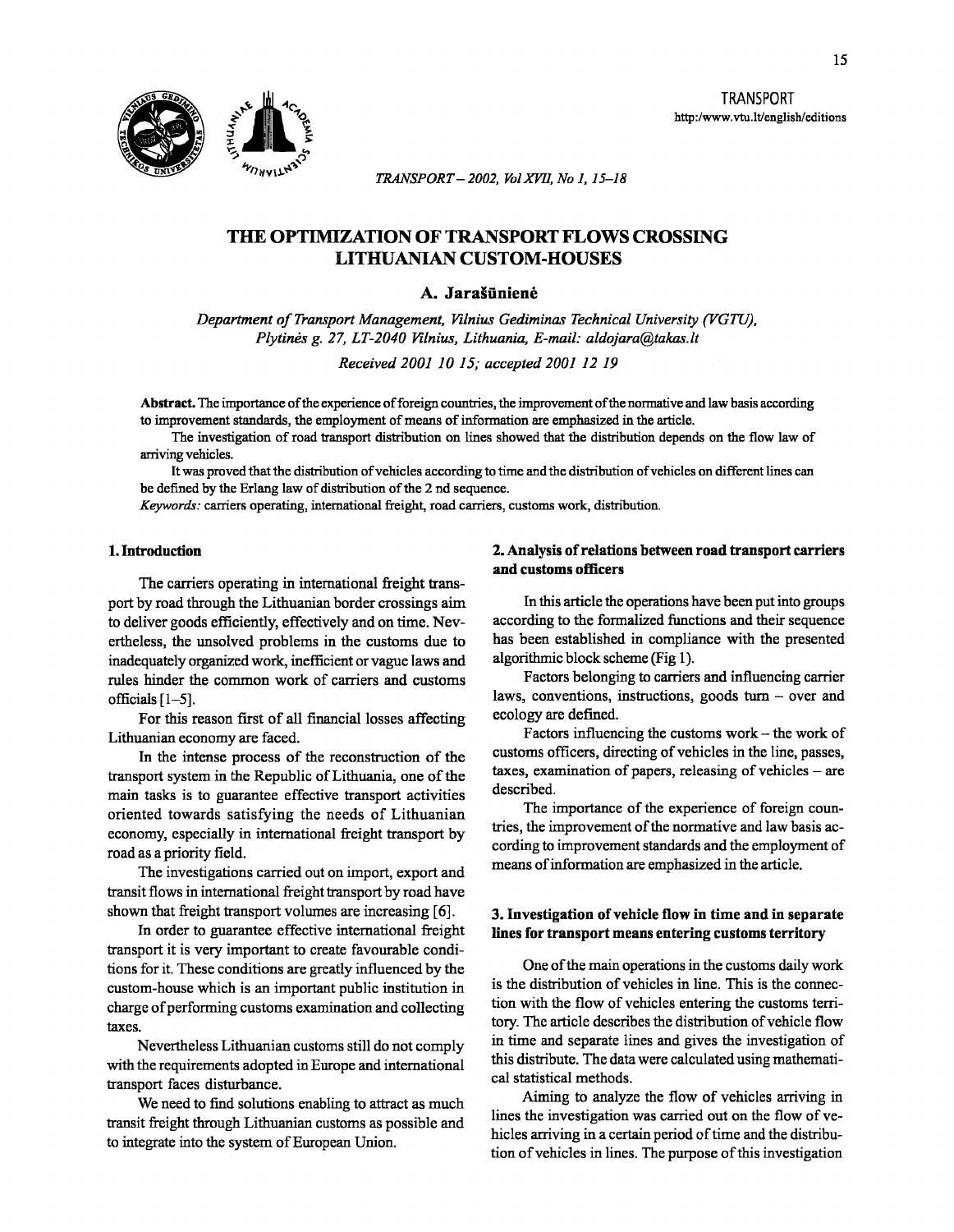

Fig 1. Block scheme of relations between road transport carriers and customs officers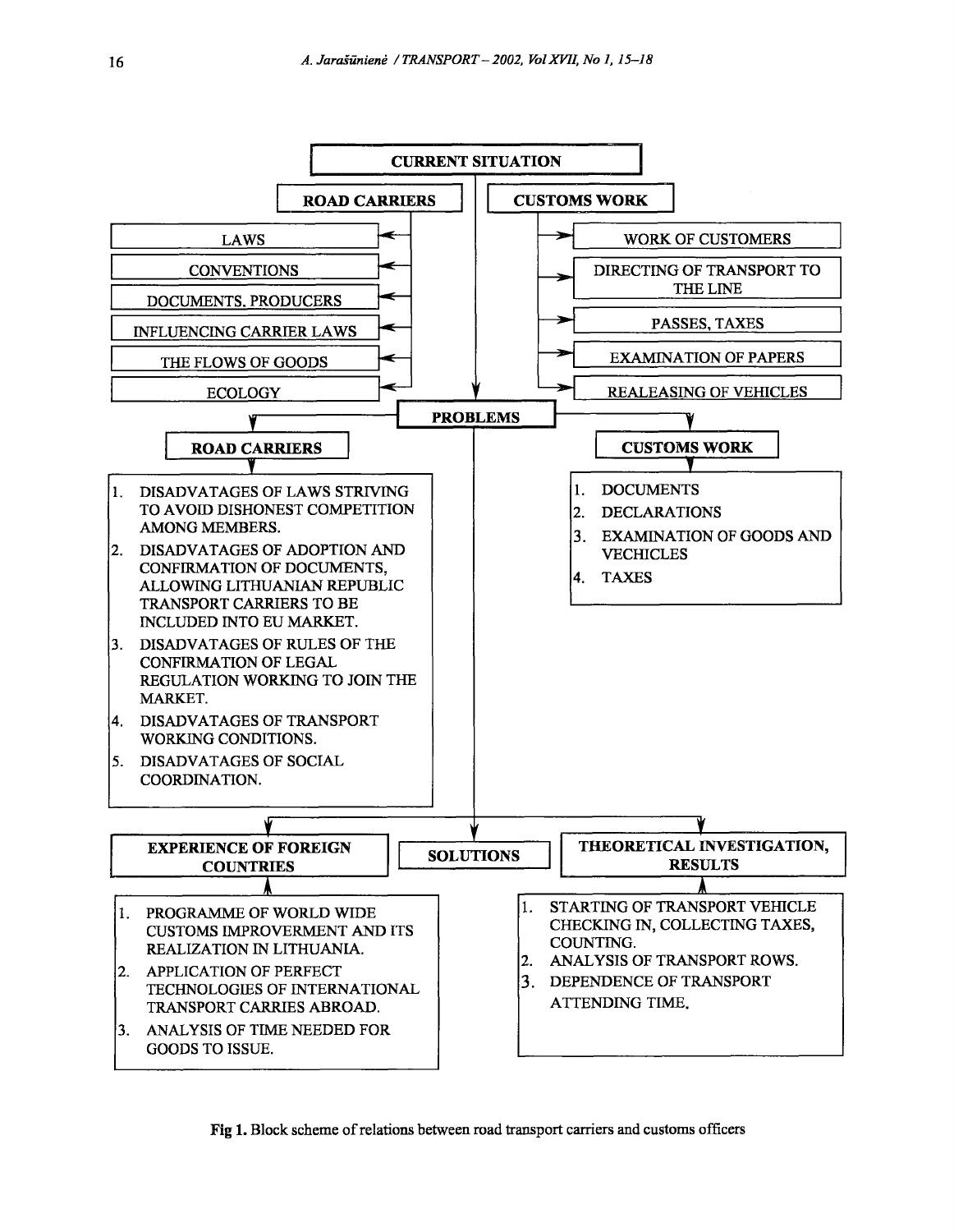was the reduction of carriers' idle time at the border crossing points. The investigation lasted for one day  $$ from 7 a.m. to 7 p.m. The arrival time of vehicles and their distribution in different lines was fixed. The arrival time of those particular vehicles to the territory of customs was examined.

The data were operated by means of applying methods of mathematical statistics [5].

The approximation of fundamental data applying one of the methods of distribution of theoretical implications is performed in several stages:



Fig 2. Distribution of intervals among arriving vehicles

The received implications are arranged into groups. The length of the group interval is calculated according to the Stergess formula:

$$
\frac{\Theta_{\max} - \Theta_{\min}}{1 + 3.32 \lg N}, \tag{1}
$$

where  $\Theta_{max}$  is the maximum time interval,  $\Theta_{min}$  is minimum time interval,  $N$  is number of intervals.

The number of measuring which is a component of the group interval is identified by means of calculation.

The data arranged in groups are presented in the Table.

1. The empirical distribution is made and its graphical meaning is compared with the familiar theoretical laws of distribution (Fig 2).

The parallel shows that the empiried distribution resembles the exponential law or the hyperexponential law.

2. The arithmetical mean, dispersion and the standard actual divergence of the data is identified.

The calculations are presented in the Table. A simplified method is applied:

$$
\overline{\Theta} = \frac{\sum \frac{\Theta_i - b}{\Delta \Theta} N_i \Delta \Theta + b}{N}, \tag{2}
$$

$$
\sigma_{\Theta}^2 = \sum_{i} \frac{\left(\frac{\Theta_i - b}{\Delta \Theta}\right)^2}{N} \cdot (\Delta \Theta)^2 - (\overline{\Theta} - b)^2, \qquad (3)
$$

where  $\Theta$  – is the average of the group interval, N is general measuring number,  $N_i$  is frequency of intervals,  $b$  is constant quantity which equals to the average interval,  $\sigma$  $-$  dispersion.

| Q,                                      | 1            | 3,5         | 7      | 10,5   | 14     | 17,5         | 21     | 24,5   | 28     | Σ      |
|-----------------------------------------|--------------|-------------|--------|--------|--------|--------------|--------|--------|--------|--------|
| $N_{\rm L}$                             | $\mathbf{2}$ | 22          | 34     | 21     | 9      | 6            | 1      | 1      | 2      | 95     |
| $\frac{Q_i - 2.5}{l}$                   | 3            | $\mathbf 0$ | 0,5    | 1      | 1,5    | $\mathbf{z}$ | 2,5    | 3      | 3,5    | 68,5   |
| $\frac{Q_i-2.5}{l}N_i$                  | 4            | 0           | 11     | 21     | 12     | 12           | 2,5    | 3      | 7      |        |
| $Q - 2.5 N$                             | 5            | 0           | 38,5   | 147    | 126    | 168          | 43,7   | 63     | 171,5  | 757,75 |
| vkQi                                    | 6            | 11,76       | 23,52  | 35,28  | 47,04  | 58,8         | 70,6   | 82,3   | 94,8   |        |
| $\boldsymbol{p}$                        | 7            | 0,806       | 0,4282 | 0,6255 | 0,8225 | 0,3190       | 0.3185 | 0,3049 | 0,3032 |        |
| $f_2(Q_i)$                              | 8            | 0,049       | 0,026  | 0,0338 | 0,506  | 0,0196       | 0,005  | 0,0157 | 0,0186 |        |
| ΔΘ <i>Γ</i> 1(Q)                        | 9            | 0,005       | 0,003  | 0,0044 | 0,0058 | 0,0022       | 0,0005 | 0,0020 | 0,021  |        |
| $N_{\mathcal{I}}$                       | 10           | 32,4        | 17,4   | 24,6   | 33     | 12,6         | 3,6    | 12,6   | 11,4   | 147,6  |
| $(N_{i}-N_{d})^{2}$<br>$\boldsymbol{M}$ | 11           | 0,15        | 1,47   | 0,38   | 16,94  | 3,77         | 2,25   | 11,08  | 7,36   | 45,38  |
| νQι                                     | 12           | 0,39        | 0,77   | 1,16   | 1,54   | 1,93         | 2,31   | 2,69   | 3,08   |        |
| $P(1)Q_i$                               | 13           | 0,3645      | 0,7726 | 0,3183 | 0,3001 | 0,2661       | 0,1958 | 0,1422 | 0,2093 |        |
| f2(Q1)                                  | 14           | 0,040       | 0,0649 | 0,035  | 0,033  | 0,292        | 0,0215 | 0,0156 | 0,0024 |        |
| AQ.f2(Q1)                               | 15           | 0,0045      | 0,014  | 0,054  | 0,0036 | 0,0033       | 0,0024 | 0,0018 | 0,0002 |        |
| $N\tau$                                 | 16           | 26,22       | 79.5   | 0,051  | 21,6   | 18,51        | 13,68  | 10,26  | 1,586  |        |
| $(N_i-N_{ri})$<br>Nu                    | 17           | 2,31        | 41,87  | 3,04   | 8,56   | 8,72         | 11,75  | 9,35   | 0,11   | 84,68  |